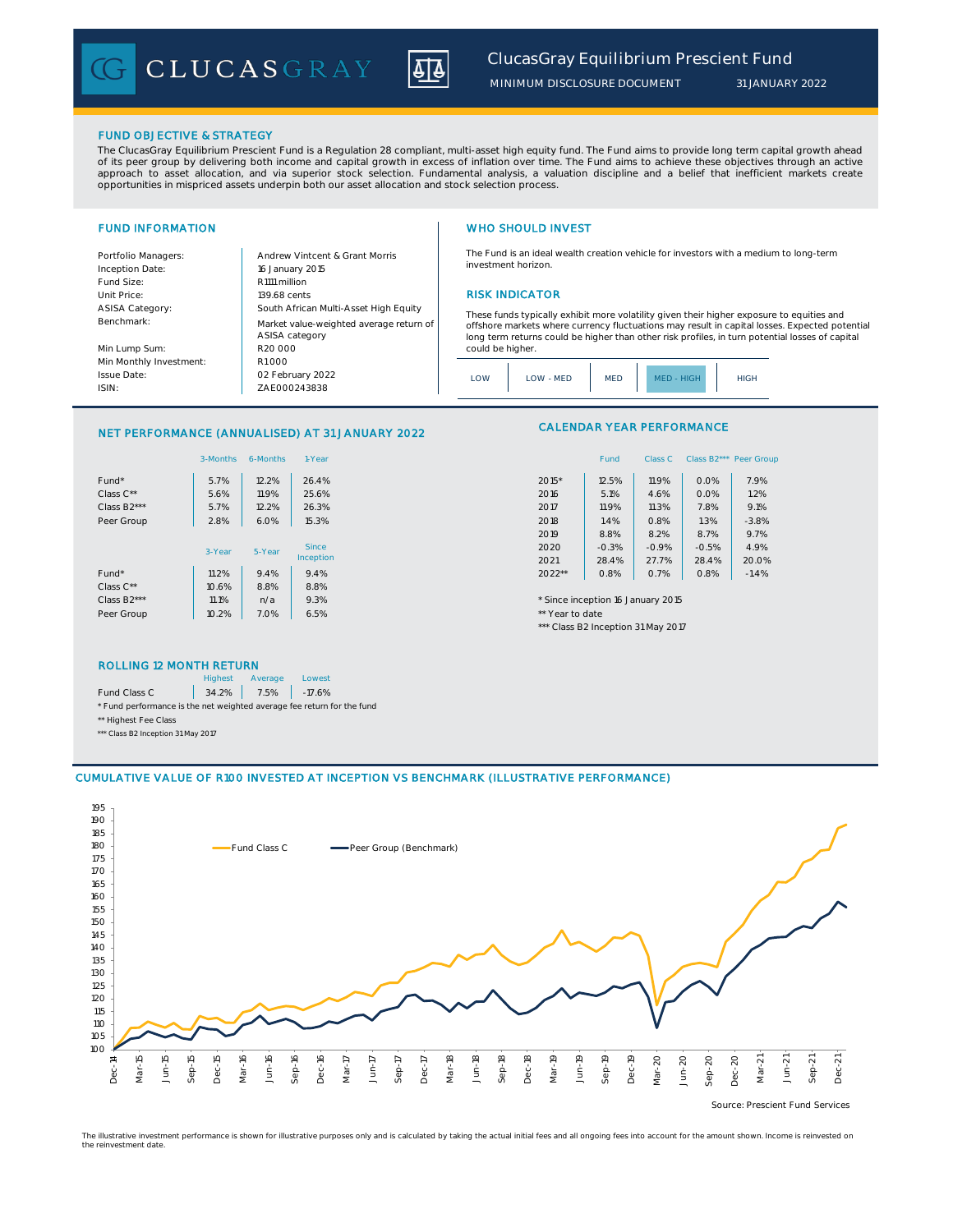CLUCASGRAY



*MINIMUM DISCLOSURE DOCUMENT 31 JANUARY 2022*

### TOP 15 SA EQUITY HOLDINGS FUND ASSET ALLOCATIONS

| ABSA                            | Reunert                     |  | <b>Asset Class</b> | %     |
|---------------------------------|-----------------------------|--|--------------------|-------|
| <b>British American Tobacco</b> | AECI                        |  | Domestic Equity    | 56.69 |
| <b>Standard Bank</b>            | Adcock Ingram               |  | Foreign Equity     | 15.5% |
| <b>MTN</b>                      | Life Heatlhcare             |  | SA Cash            | 1.0%  |
| Old Mutual                      | <b>EPE Capital Partners</b> |  |                    |       |
| Long4Life                       | Prosus                      |  |                    |       |
| Anglo American                  | Metrofile                   |  |                    |       |
| Sasol                           |                             |  |                    |       |

The Top 15 holdings make up 37% of the total fund.



#### DISTRIBUTIONS FEE STRUCTURE

| <b>Distribution Frequency</b> | Annually            | TFR                                 | Class C | Class B2 |
|-------------------------------|---------------------|-------------------------------------|---------|----------|
| <b>Distribution Date</b>      | 01 April            | Annual Management Fee (excl. VAT)   | .20%    | 0.75%    |
| Last Distribution             | 4.30 cents per unit | Other Cost                          | 0.15%   | 0.15%    |
|                               |                     | <b>VAT</b>                          | 0.20%   | 0.13%    |
|                               |                     | Total Expense Ratio (incl. VAT)     | .52%    | 1.01%    |
|                               |                     | Transaction Costs (incl. VAT)       | 0.19%   | 0.19%    |
|                               |                     | Total Investment Charge (incl. VAT) | 71%     | 1.20%    |

#### QUARTERLY COMMENTARY - DECEMBER 2021

The final quarter of the year was a good one for investors in the ClucasGray Equilibrium Prescient Fund, with the Fund gaining nearly 7% in the quarter. 2021 saw the fund gaining over 28% - a pleasing outcome which compares favorably to the peer group returns of 20%. As depicted on the fact sheet, the Fund has a proud track record of delivering industry leading real returns over all periods since its inception nearly 7 years ago in January 2015 – these outcome align well with the funds policy objectives. The Fund's compound annual return since inception of 9.8% per annum is well ahead of both the peer group and inflation over the same period.

The Fund benefitted from some standout company returns in the year, most notably Motus, Distell, MTN, RB Plats and Long4Life, all of which increased by over 70% in the year. Aside from these, the fund had a large core of holdings, including Absa, Anglos, Massmart, Sabvest, Reunert, AECI, Old Mutual to name a few, which gained more than 25% in the year.

During the quarter, the Fund has been managed in accordance with its policy objectives. There have been no material changes to the asset allocation of the Fund, as evidenced by the below table, although there have been meaningful changes within the underlying asset classes, as we attempt to explain below.

| <b>Fund Asset Allocation</b> | Q4 2021 | Q3 2021 |
|------------------------------|---------|---------|
| <b>SA Equity</b>             | 55%     | 55%     |
| <b>Offshore</b>              | 19%     | 20%     |
| <b>Fixed Income</b>          | 21%     | 20%     |
| <b>Property</b>              | 4%      | 2%      |
| Cash                         | 1%      | 3%      |

We believe the gyrations in the relative performance of many companies over the last year, coupled with our strategy to be active managers and construct relatively concentrated portfolios of higher conviction holdings, has resulted in us making a number of changes in the quarter. During the quarter we exited our holdings in 5 companies, namely Distell, Motus, Billiton, Pepkor and RB Plats. Both Distell and RB Plats were as a result of corporate action, where their share price had rallied hard – this is a theme that also played out in Long4Life during the quarter, which was the subject of a buyout offer from a private equity group. We took some profits in Long4Life but do still continue to have a holding in it.

We added 3 new positions in the quarter, being Anheuser, Spar and Impala – Impala being the result of a share swap for our RB Plats holding in the corporate action referred to earlier. In our desire to express conviction in our holdings, we increased our weightings in numerous companies, using the proceeds of the above mentioned sales. These include Absa, Old Mutual, Standard Bank, British American Tobacco, Truworths, Anglos, Glencore, African Rainbow Minerals, Life Healthcare and Reunert. In each of these cases, we believe the relative prospective returns are more attractive than the companies we exited.

We reduced our exposure to global equity, given our growing concerns around the valuation risks building. Our global equity weighting is now as low as we can recall in the nearly 7 year history of the ClucasGray Equilibrium Prescient Fund. We believe the relative opportunity set in both South African Equities and Fixed Income is compelling, and a better use of our risk budget in the fund. We are guided by our objective of delivering real Rand returns to our investors - we believe the current construction of the portfolio positions us well to continue to deliver on these objectives.

The Fund increased its exposure to listed property during the quarter. The issues facing the sector in a post Covid world are well documented, but we have identified a number of opportunities that we believe have the potential to deliver attractive returns to investors. It is a sector the fund has had very little exposure to over the years, but a combination of strong balance sheets, elevated dividend yields, and steady if unspectacular growth, has resulted in us increasing our weightings selectively.

We find the current investment climate in South Africa particularly intriguing, as many good companies remain materially undervalued. Public companies have to contend with an ever increasing raft of regulations and costs to remain listed; management teams, ultimately only accountable for the operational and financial performance of their companies, find themselves spending time dealing with queries on why their share price continues to languish, and what they plan to do about it; institutional shareholders find themselves having to defend positions and performance to clients; frustrations develop, yet thankfully there are solutions. In our view, many management teams have levers to pull to unlock significant value for themselves and their shareholders – failing that, and unless share prices start to better reflect our estimate of the fair value of many local companies, we would expect the recent trend of an increase in corporate activity to continue

Notwithstanding a very strong performance in 2021, we believe numerous locally listed companies offer very attractive prospective returns to patient investors. We have positioned the fund to benefit from these opportunities. Coupled with a healthy exposure to high yielding Rand denominated fixed income instruments, we believe the portfolio is well positioned to continue delivering on our investment objective – industry leading real returns to our fellow investors.